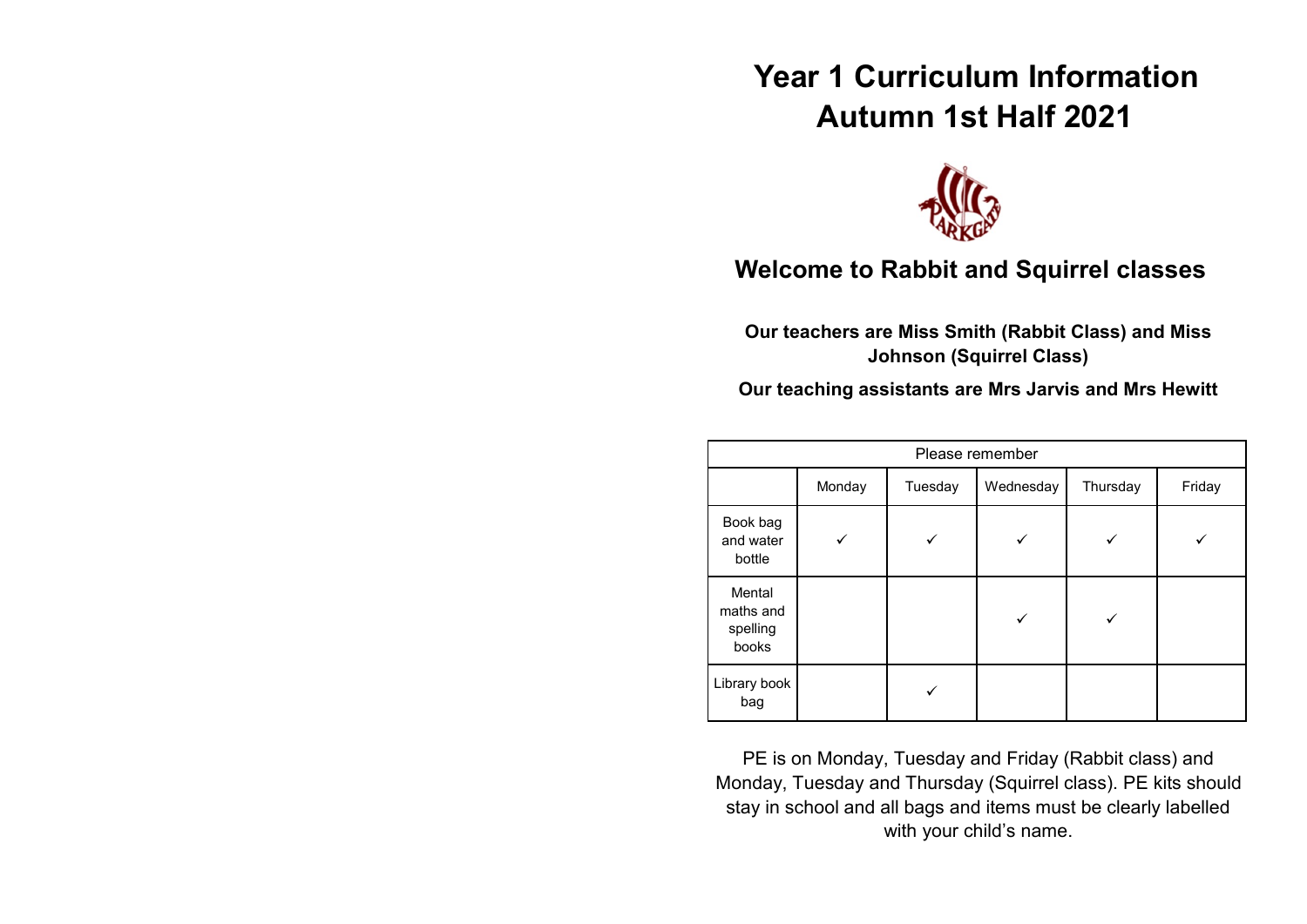#### **Welcome back to the new half term!**

In the second half of this term our history focus will be 'Old and New, Past and Present', comparing toys and schools now and in the past. Our Art focus will be 'Drawing' using a range of media. Please do encourage your child to share any books or other resources they have which are relevant to this topic. On the back of this leaflet are some suggestions for ways you could support your child's learning this term. Please see below information about what you child will be learning in each subject this half term.

# **English**

- Explore words and sentences through the context of labels, lists and captions
- Narrative read story 'Stanley's Stick' by John Hegley and Neil Layton and respond to text before creating their own story in the style of the story
- Write simple recounts of recent events, using 'and or 'because' to add detail to sentences
- Write a set of instructions for how to make a Gruffalo crumble
- Write sentences using full stops finger spaces and capital letters, and read these aloud to others
- Phonics learn all the new sounds taught in phase 5

# **Maths**

- Explore positional language e.g. forward, backward, left, right etc.
- Explore patterns in numbers and count and compare numbers using the language 'more, less, fewer'
- Explore and create groups which are equivalent e.g. knowing that 3+4 is equal to  $2+2+3$
- Know that teen numbers are made up of ten and some more
- Addition and subtraction vocabulary sum, total, altogether, part, whole Solving problems where with the whole or a part is unknown (e.g.  $4+?=7$ )

# **History**

- Talk about our toys today and how toys were similar or different in the past
- Identify what school is like today and compare this to schools in the past
- Talk about the ways we can find out about toys and schools in the past
- Use vocabulary related to the past including past, present, year, a long time ago, when my parents/carers were children

# **Art**

- Explore the use of different art tools to create controlled mark making
- Explore examples of well-known observational drawing e.g. Cezanne's work and create own observational drawing
- Explore using a range of media e.g. pencils, charcoal and pastels as well as digital media to create art work
- Observe and identify the textures and patterns in fruit and use lines and dots to add these to own drawings